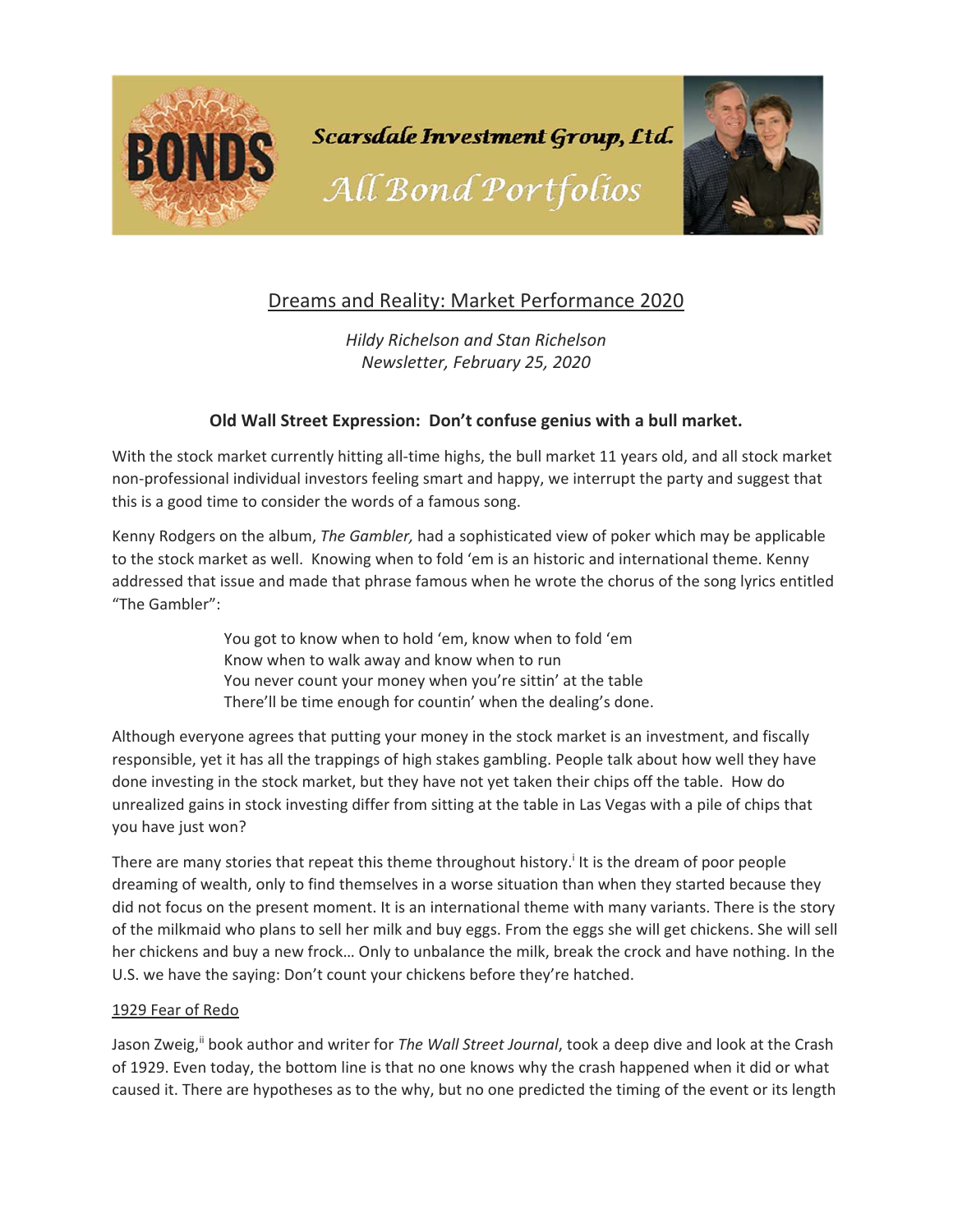and severity. It took 25 years – a quarter of a century until the Dow surpassed it's 1929 high on November 23, 1954. Zweig notes that does not include the reinvestment of dividends, which most investors would have taken as cash. He notes that in a 1954 survey by the Federal Reserve, only 7 percent of households said they preferred stock over savings bonds, bank accounts or real estate.

Zweig asks: After a major crash, what is the prospect of staying in the market until it rebounds? His answer:

Only if you have the patience of a tortoise and the emotions of a stone. Catastrophic losses are rare, but their risk never goes away...To be a long-term investor in stocks, you have to be prepared to lose more money for longer than seems possible. Anyone who takes that risk lightly is likely to sell out in the next crash, near the bottom.<sup>iii</sup>

Eric Hickman, president of Kessler Investment Advisors, Inc, an investment firm specializing in U.S. Treasury bonds, seems to think that a recession is likely in 2020, despite good economic news. Five long‐running recession indicators, including Yield Curve Inversion, Jobs Gap Growth Negative, Leading Economic Indicators Peak, Initial Jobless Claims Trough, ISM Manufacturing First Below 50%, all point to a coming recession in 2020.<sup>iv</sup> Many more believe that a recession is highly likely to occur within two years.

### Triggers to Financial Meltdown

What is the cause of a major financial meltdown? What precipitates the bottom dropping out of the market? How do you decide if this moment is coming? The economist, Hyman Minsky, determined that the key trigger to a downdraft is a surge in leveraged speculation that finally unbalances the system. This occurs when investors borrow on margin – when they have a negative balance in their bank or stock accounts because they borrowed to bet on the market direction of some asset. Corporations do this by taking on loans and individuals borrow against their assets.

Lance Roberts of Real Investment Advice<sup>v</sup> in an article written for *Advisor Perspectives*, believes that the Federal Reserve is facilitating the current economic expansion by taking on more debt and lowering interest rates, thus facilitating "speculative risk taking in the financial markets" that will lead to the Minsky Moment.

Nouriel Roubini of Project Syndicate acknowledges the possibility of the Minsky Moment, but also points to possible "white swans, which are predictable and more like hurricanes - " vi According to Nassim Nicholas Taleb, in his book *The Black Swan*, there are white swans, or issues we can identify, and black swans, issues that we do not know about and cannot anticipate. Mr. Roubini focuses on the impact of climate change, as well as four countries that are actively trying to destabilize the American economy and political milieu, namely North Korea, Russia, Iran and China. Actions instigated by any of these countries could prove economically, financially, politically and geopolitically disastrous, he states. Those are the white swans he sees, and then, there are the black swans which are the unknown unknowns.

COVID‐19, now renamed SARS‐CoV‐2 may prove to be a black swan – a rare and inherently unforeseeable event with severe consequences that is playing out in the year 2020. As a result of widespread illnesses and death, fearful countries, like Austria, close their borders. Chinese business and travel tourism have all but stopped and global airlines and cruise lines are not going to China. Supply chains are being disrupted because Wuhan, the epicenter of the disease, is a major Chinese